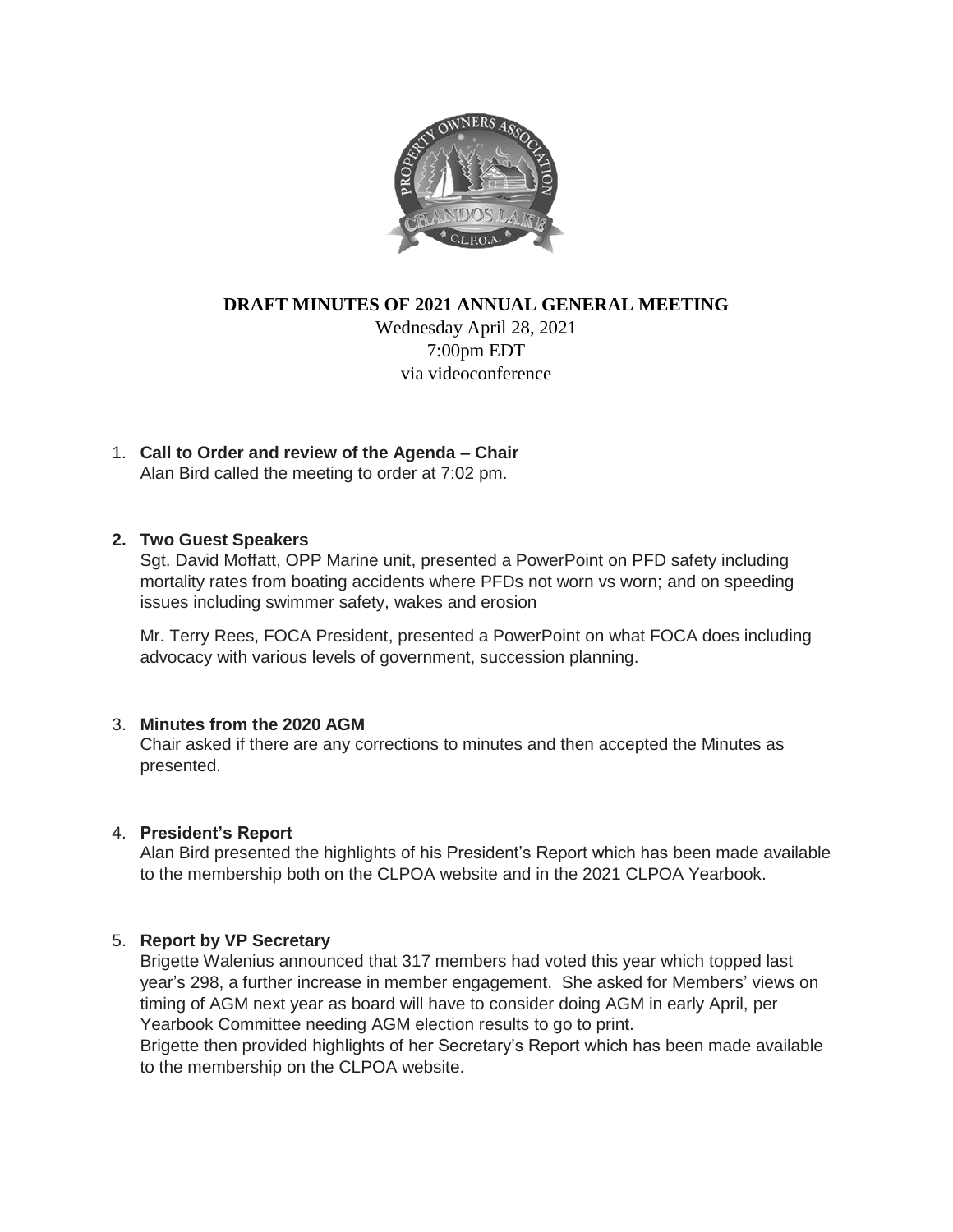#### 6. **Report by VP Treasurer**

Debbie Kirton presented highlights of the Financial Reports which has been made available to the membership both on the CLPOA website and in the 2021 CLPOA Yearbook.

### **7. Report by VP Membership – Lyn Turnbull**

Lyn Turnbull provided a brief review of the highlights of the Membership Report which has been made available to the membership both on the CLPOA website and in the 2021 CLPOA Yearbook.

#### 8. **\$50 Membership Fee – required 50% of votes cast**

Debbie Kirton reported that the membership has voted to confirm the \$50 membership fee.

309 of 312 voted yes so 99%

#### 9. **Waiver of audit – required 80% of votes cast**

Debbie Kirton reported that more than 80% of votes cast by members agreed to waive the audit.

285 of 315 voted yes so 90%

## 10. **Appointment of Rafiq Dosani to conduct review engagement – required 50% of votes cast**

Debbie Kirton reported that the membership has voted to appoint Rafiq Dosani to conduct a Review Engagement.

- 305 of 315 voted yes so 97%
- 11. **Eleven Constitutional Amendments – Secretary report on results of voting – required two/thirds of votes cast**

Brigette Walenius reported that more than 2/3rds of the membership has voted to accept the 11 constitutional amendments. The amended by-law will be added to the website in due course. The Letters Patent will need to be amended via the Ontario Government's Corporations Branch.

- Objects of CLPOA: 292 of 313 voted yes so 93%
- HQ jurisdiction of Ontario: 315 of 315 voted yes so 100%
- HQ address in Aurora: 296 of 311 votes yes so 97%
- Quorum 10% + deemed present: 296 of 311 votes yes so 95%
- Duties of loyalty/standard of care of directors: 311 of 315 votes yes so 99%
- Conflict of interest regime applicable to Directors: 309 of 312 voted yes so 99%
- Converting Past President to observer: 293 of 312 voted yes so 94%
- Occasional contributions to charities: 297 of 315 voted yes so 94%
- Number of officers: 292 0f 313 voted yes so 93%
- Duties of officers: 292 of 313 votes yes so 93%